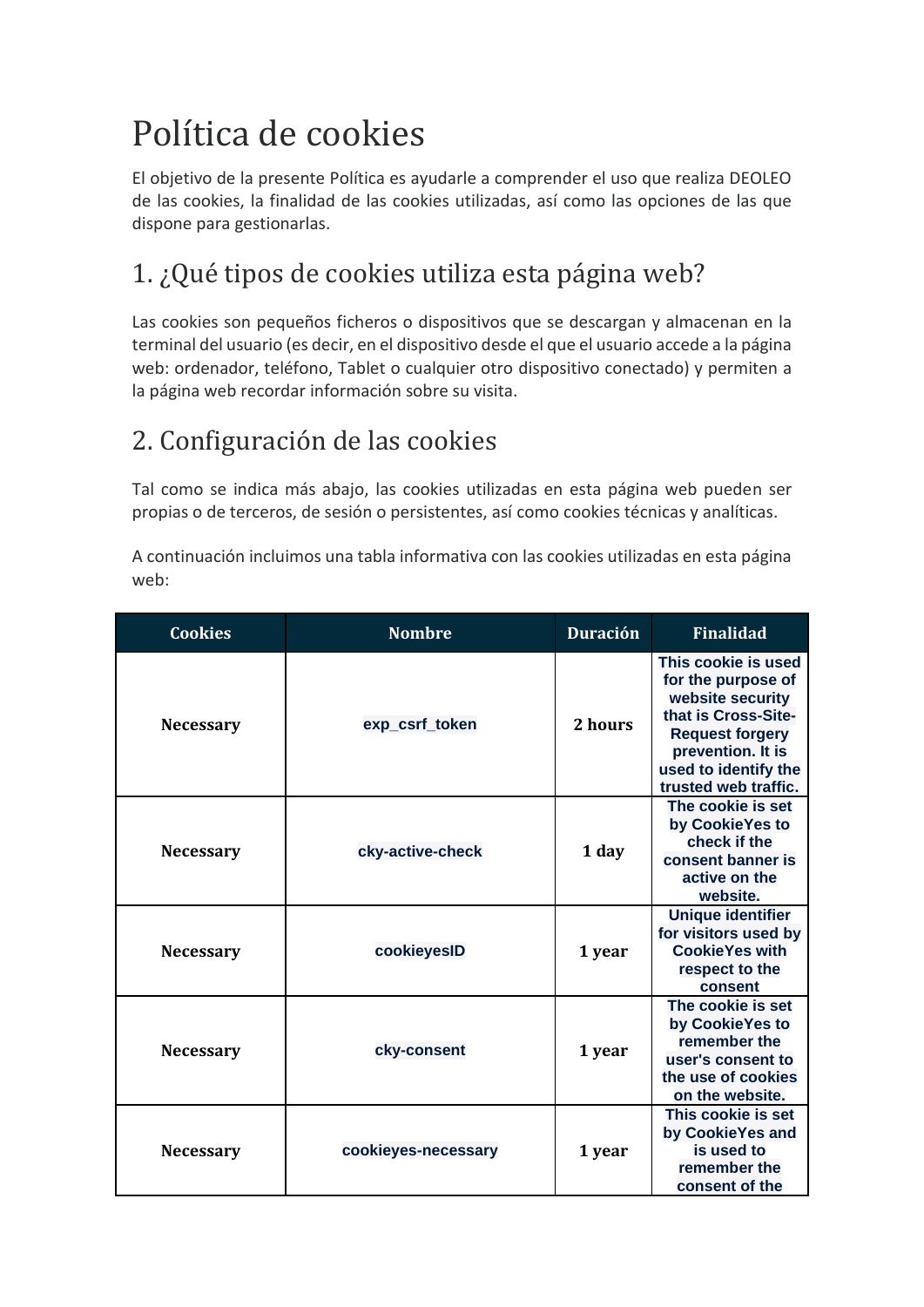|                  |                         |         | users for the use of<br>cookies in the<br>'Necessary'                                                                                                                      |
|------------------|-------------------------|---------|----------------------------------------------------------------------------------------------------------------------------------------------------------------------------|
| <b>Necessary</b> | cookieyes-functional    | 1 year  | category.<br>This cookie is set<br>by CookieYes and<br>is used to<br>remember the<br>consent of the<br>users for the use of<br>cookies in the<br>'Functional'<br>category. |
| <b>Necessary</b> | cookieyes-analytics     | 1 year  | This cookie is set<br>by CookieYes and<br>is used to<br>remember the<br>consent of the<br>users for the use of<br>cookies in the<br>'Analytics'<br>category.               |
| <b>Necessary</b> | cookieyes-performance   | 1 year  | This cookie is set<br>by CookieYes and<br>is used to<br>remember the<br>consent of the<br>users for the use of<br>cookies in the<br>'Performance'<br>category.             |
| <b>Necessary</b> | cookieyes-advertisement | 1 year  | This cookie is set<br>by CookieYes and<br>is used to<br>remember the<br>consent of the<br>users for the use of<br>cookies in the<br>'Advertisement'<br>category.           |
| <b>Necessary</b> | cookieyes-other         | 1 year  | This cookie is set<br>by CookieYes and<br>is used to<br>remember the<br>consent of the<br>users for the use of<br>cookies<br>categorized as<br>'Other'.                    |
| <b>Necessary</b> | cky-action              | 1 year  | This cookie is set<br>by CookieYes and<br>is used to<br>remember the<br>action taken by the<br>user.                                                                       |
| <b>Analytics</b> | _ga                     | 2 years | This cookie is<br>installed by Google<br><b>Analytics. The</b><br>cookie is used to<br>calculate visitor,                                                                  |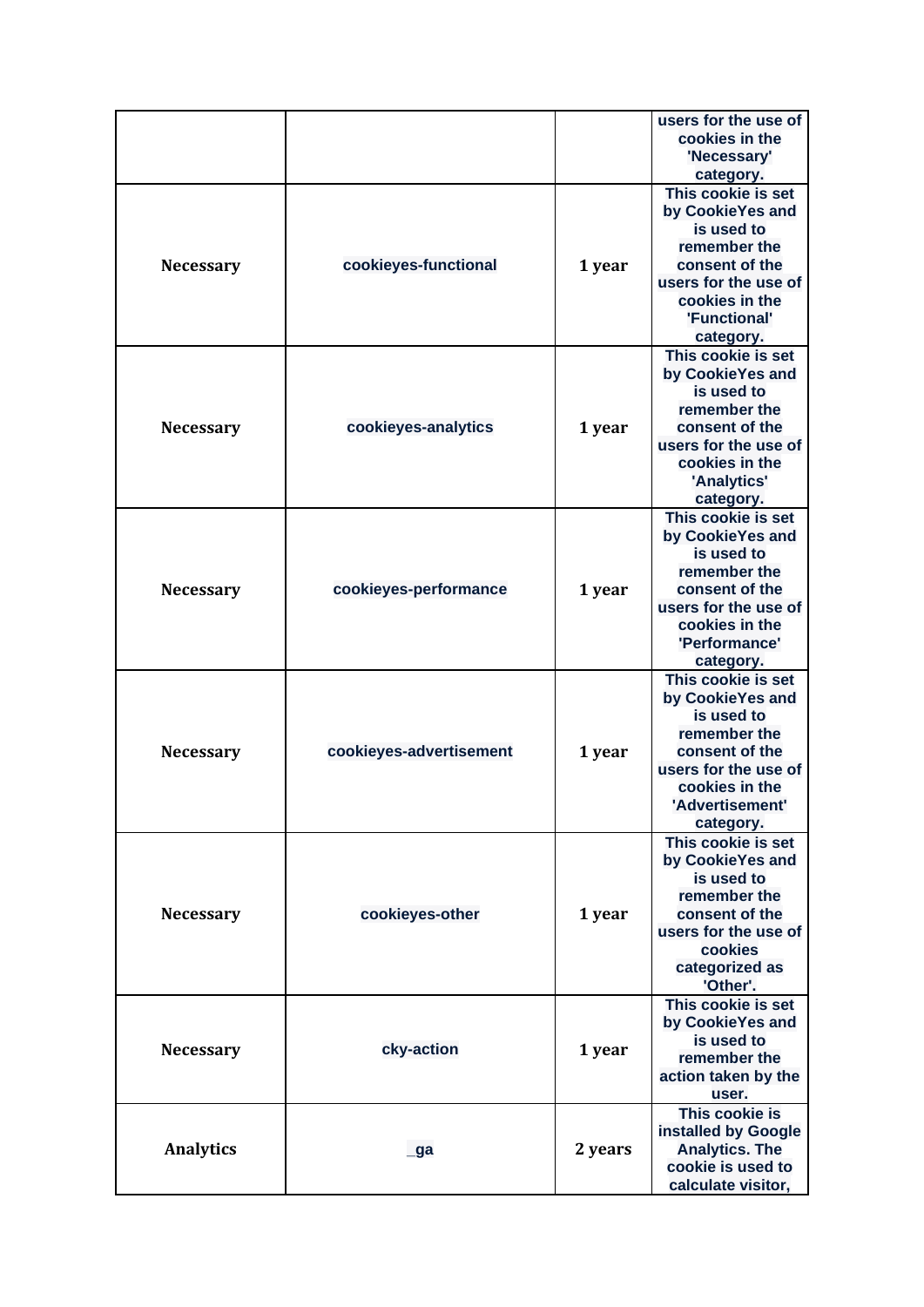|                  |                   |         | session, campaign<br>data and keep track<br>of site usage for<br>the site's analytics<br>report. The cookies<br>store information<br>anonymously and<br>assign a randomly<br>generated number<br>to identify unique<br>visitors.                                                                                                                                                        |
|------------------|-------------------|---------|-----------------------------------------------------------------------------------------------------------------------------------------------------------------------------------------------------------------------------------------------------------------------------------------------------------------------------------------------------------------------------------------|
| <b>Analytics</b> | _gid              | 1 day   | This cookie is<br>installed by Google<br><b>Analytics. The</b><br>cookie is used to<br>store information<br>of how visitors use<br>a website and<br>helps in creating<br>an analytics report<br>of how the website<br>is doing. The data<br>collected including<br>the number<br>visitors, the source<br>where they have<br>come from, and the<br>pages visted in an<br>anonymous form. |
| <b>Analytics</b> | exp_last_visit    | 1 year  | This cookie is used<br>by the website<br><b>Content</b><br><b>Management</b><br><b>System. This</b><br>cookie is used to<br>store the last visit<br>date of the<br>registered users.                                                                                                                                                                                                    |
| <b>Analytics</b> | exp_last_activity | 1 year  | This cookie is used<br>by the website<br><b>Content</b><br><b>Management</b><br><b>System. This</b><br>cookie is used to<br>record the time of<br>last page load.                                                                                                                                                                                                                       |
| <b>Analytics</b> | exp_tracker       | session | This cookie is used<br>by the website<br><b>Content</b><br><b>Management</b><br>System. This is a<br>temporary cookie<br>which expires<br>when the visitor<br>close the browser<br>window. This<br>cookie stores the<br>last five pages<br>viewed by the<br>visitor for form or                                                                                                         |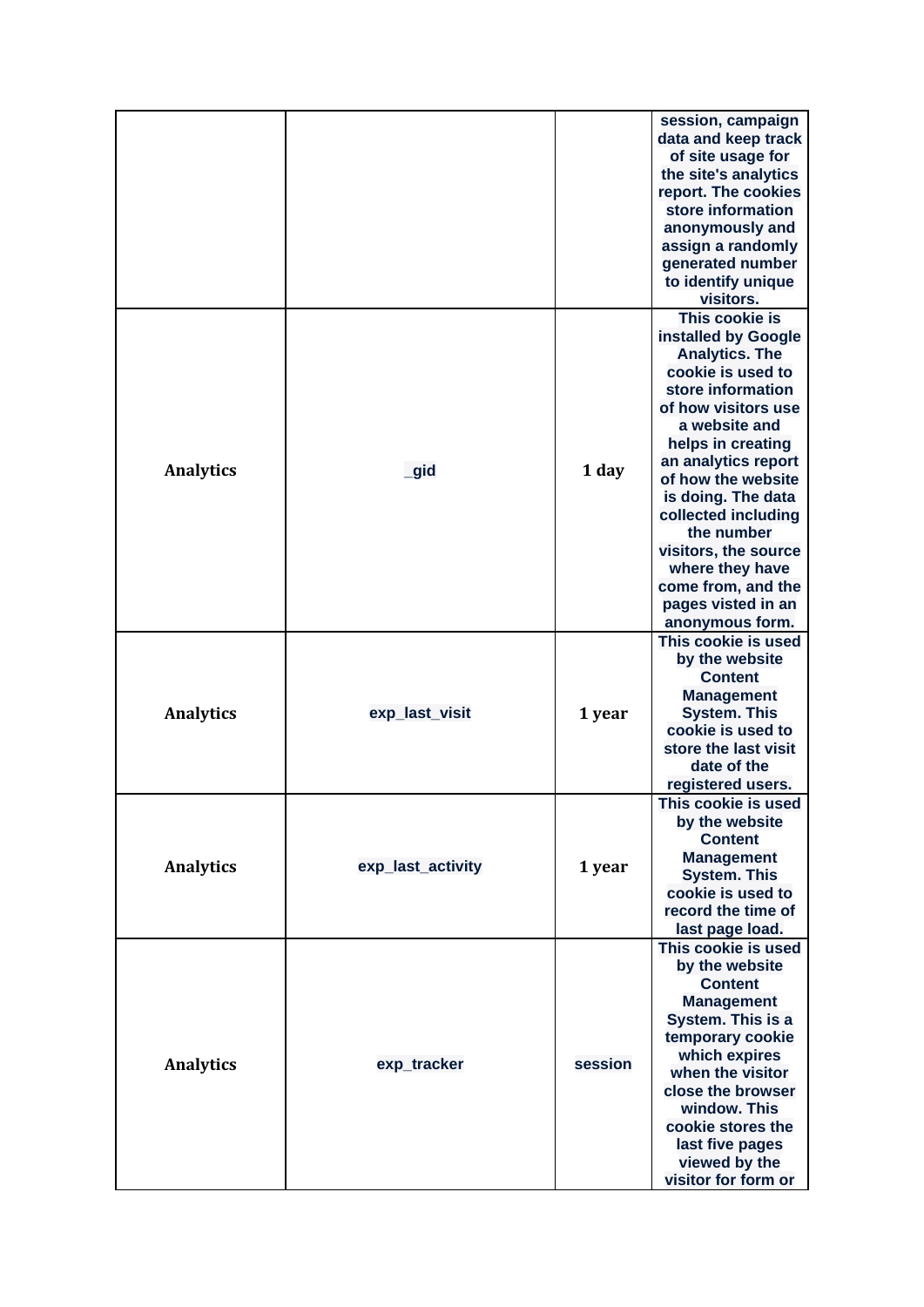|                                |                           |                                | error message<br>returns.                     |
|--------------------------------|---------------------------|--------------------------------|-----------------------------------------------|
|                                |                           |                                | This is a pattern                             |
|                                |                           |                                | type cookie set by                            |
|                                |                           |                                | <b>Google Analytics,</b>                      |
|                                |                           |                                | where the pattern                             |
|                                |                           |                                | element on the                                |
|                                |                           |                                | name contains the                             |
|                                |                           | 1 minute                       | unique identity<br>number of the              |
|                                |                           |                                | account or website                            |
| <b>Analytics</b>               | _gat_UA-97714850-1        |                                | it relates to. It                             |
|                                |                           |                                | appears to be a                               |
|                                |                           |                                | variation of the                              |
|                                |                           |                                | gat cookie which                              |
|                                |                           |                                | is used to limit the                          |
|                                |                           |                                | amount of data                                |
|                                |                           |                                | recorded by                                   |
|                                |                           |                                | Google on high                                |
|                                |                           |                                | traffic volume                                |
|                                |                           |                                | websites.                                     |
|                                |                           |                                | This is a pattern                             |
|                                |                           |                                | type cookie set by                            |
|                                |                           |                                | <b>Google Analytics,</b><br>where the pattern |
|                                |                           |                                | element on the                                |
|                                |                           |                                | name contains the                             |
|                                |                           |                                | unique identity                               |
|                                |                           |                                | number of the                                 |
|                                |                           | 1 minute                       | account or website                            |
| <b>Analytics</b>               | gat UA-97714850-3         |                                | it relates to. It                             |
|                                |                           |                                | appears to be a                               |
|                                |                           |                                | variation of the                              |
|                                |                           |                                | gat cookie which                              |
|                                |                           |                                | is used to limit the                          |
|                                |                           |                                | amount of data                                |
|                                |                           |                                | recorded by<br>Google on high                 |
|                                |                           |                                | traffic volume                                |
|                                |                           |                                | websites.                                     |
|                                |                           |                                | This cookie is set                            |
|                                | <b>VISITOR_INFO1_LIVE</b> | 5 months<br>27 days<br>session | by Youtube. Used                              |
|                                |                           |                                | to track the                                  |
| <b>Advertisement</b>           |                           |                                | information of the                            |
|                                |                           |                                | embedded                                      |
|                                |                           |                                | YouTube videos on                             |
|                                |                           |                                | a website.                                    |
| Advertisement<br>Advertisement | <b>YSC</b>                |                                | This cookie is set                            |
|                                |                           |                                | by Youtube. Used<br>to track the              |
|                                |                           |                                | information of the                            |
|                                |                           |                                | embedded                                      |
|                                |                           |                                | YouTube videos on                             |
|                                |                           |                                | a website.                                    |
|                                | $\_fbp$                   | 3 months                       | This cookie is set                            |
|                                |                           |                                | by Facebook to                                |
|                                |                           |                                | deliver                                       |
|                                |                           |                                | advertisement                                 |
|                                |                           |                                | when they are on                              |
|                                |                           |                                | Facebook or a                                 |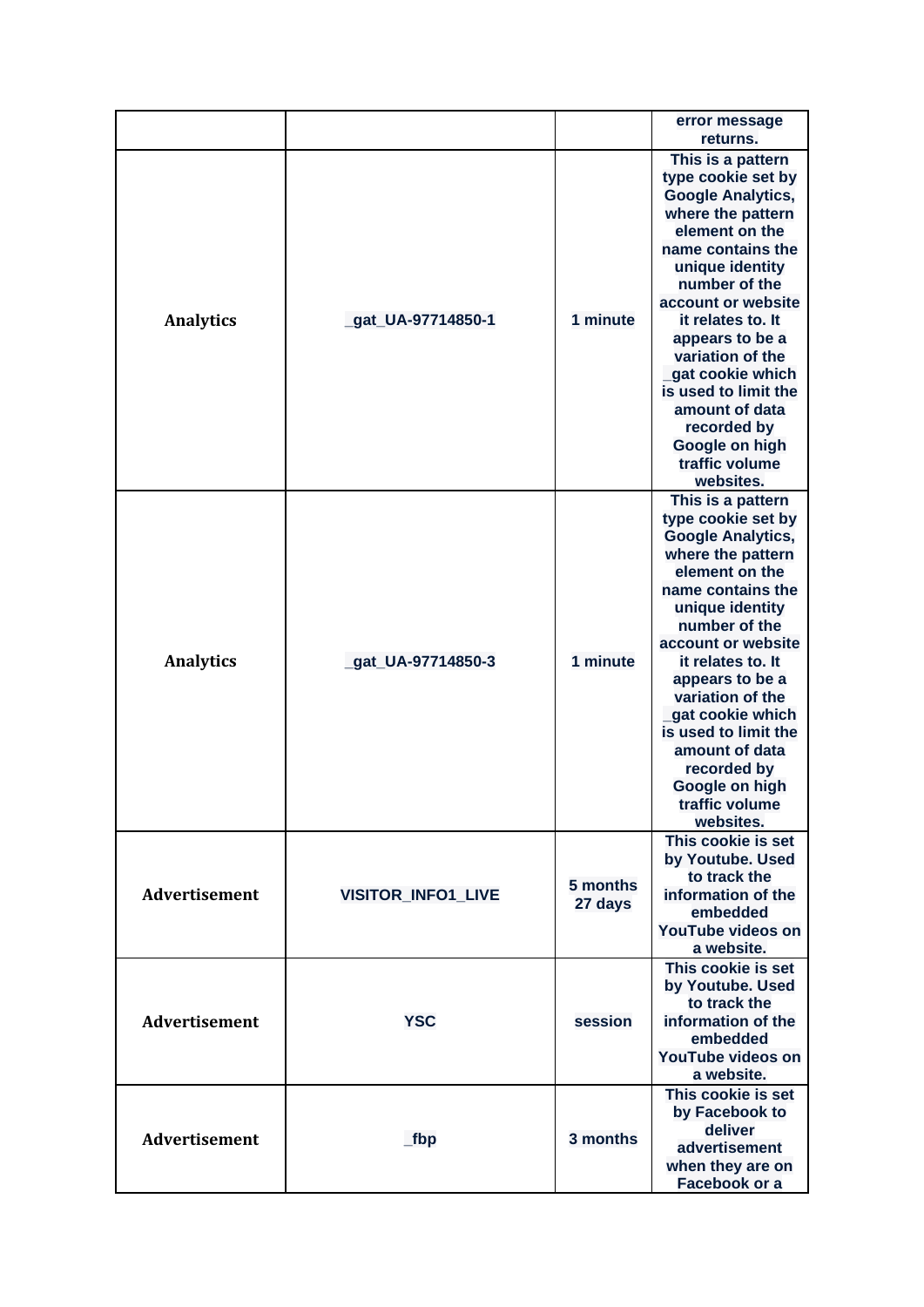|                      |                                  |                   | digital platform<br>powered by<br><b>Facebook</b> |
|----------------------|----------------------------------|-------------------|---------------------------------------------------|
|                      |                                  |                   | advertising after<br>visiting this                |
|                      |                                  |                   | website.<br>The cookie is set                     |
|                      |                                  |                   | by Facebook to                                    |
|                      |                                  |                   | show relevant                                     |
|                      |                                  |                   | advertisments to                                  |
|                      |                                  |                   | the users and                                     |
|                      |                                  |                   | measure and                                       |
|                      |                                  |                   | improve the                                       |
| <b>Advertisement</b> | fr                               | 3 months          | advertisements.                                   |
|                      |                                  |                   | The cookie also                                   |
|                      |                                  |                   | tracks the behavior                               |
|                      |                                  |                   | of the user across                                |
|                      |                                  |                   | the web on sites                                  |
|                      |                                  |                   | that have Facebook                                |
|                      |                                  |                   | pixel or Facebook                                 |
|                      |                                  |                   | social plugin.                                    |
|                      |                                  |                   | This cookie is set                                |
|                      |                                  |                   | by doubleclick.net.                               |
|                      |                                  |                   | The purpose of the                                |
| <b>Advertisement</b> | test_cookie                      | <b>15 minutes</b> | cookie is to                                      |
|                      |                                  |                   | determine if the<br>user's browser                |
|                      |                                  |                   | supports cookies.                                 |
|                      |                                  |                   | <b>Used by Google</b>                             |
|                      |                                  |                   | <b>DoubleClick and</b>                            |
|                      |                                  |                   | stores information                                |
|                      |                                  |                   | about how the user                                |
|                      |                                  |                   | uses the website                                  |
|                      |                                  |                   | and any other                                     |
|                      |                                  | 1 year 24         | advertisement                                     |
| <b>Advertisement</b> | <b>IDE</b>                       | days              | before visiting the                               |
|                      |                                  |                   | website. This is                                  |
|                      |                                  |                   | used to present                                   |
|                      |                                  |                   | users with ads that                               |
|                      |                                  |                   | are relevant to                                   |
|                      |                                  |                   | them according to                                 |
|                      |                                  |                   | the user profile.                                 |
| <b>Others</b>        | exp_publisher_prev_status        | 1 month           | No description                                    |
| <b>Others</b>        | exp_publisher_site_language      | 1 month           | <b>No description</b>                             |
| <b>Others</b>        | exp_publisher_tracker            | session           | <b>No description</b>                             |
| <b>Others</b>        | exp_publisher_site_prev_language | 1 month           | <b>No description</b>                             |
| <b>Others</b>        | _iub_cs-96607948                 | 1 year            | <b>No description</b>                             |
|                      |                                  | 16 years 6        |                                                   |
| <b>Others</b>        | <b>CONSENT</b>                   | months 23         | <b>No description</b>                             |
|                      |                                  | days 9            |                                                   |
|                      |                                  | hours             |                                                   |
| <b>Others</b>        | yt-remote-device-id              | never             | <b>No description</b><br>available.               |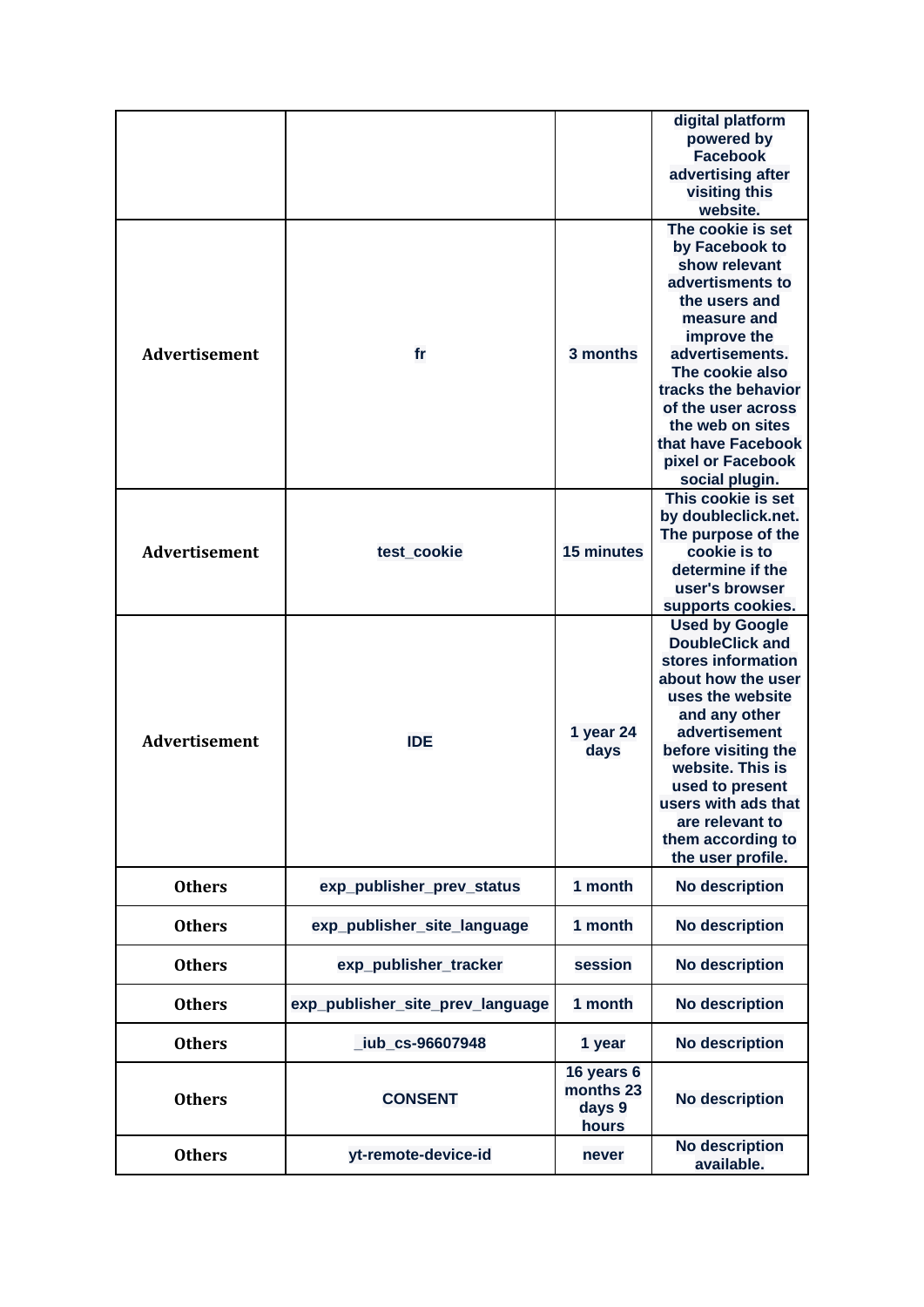| Others | yt-remote-connected-devices | never  | No description<br>available. |
|--------|-----------------------------|--------|------------------------------|
| Others | thirdparty                  | 1 hour | No description<br>available. |

Las cookies sólo serán instaladas en el dispositivo del usuario tras la aceptación expresa del mismo, a través del gestor de consentimiento de la página web. Del mismo modo, en cualquier momento el usuario puede deshabilitar las cookies instaladas a través del panel de configuración accesible de forma permanente en la página web.

Además, le facilitamos los enlaces a los soportes de los principales navegadores Web del mercado, en los que podrá consultar cómo cambiar la configuración de las cookies:

– Windows Internet Explorer: [http://windows.microsoft.com/es-es/windows](http://windows.microsoft.com/es-es/windows-vista/block-or-allow-cookies)[vista/block-or-allow-cookies](http://windows.microsoft.com/es-es/windows-vista/block-or-allow-cookies)

– Firefox: [http://support.mozilla.org/es/kb/habilitar-y-deshabilitar-cookies-que-los](http://support.mozilla.org/es/kb/habilitar-y-deshabilitar-cookies-que-los-sitios-we)[sitios-we](http://support.mozilla.org/es/kb/habilitar-y-deshabilitar-cookies-que-los-sitios-we)

– Google Chrome:<https://support.google.com/chrome/answer/95647?hl=es>

– Safari: [http://support.apple.com/kb/HT1677?viewlocale=es\\_ES](http://support.apple.com/kb/HT1677?viewlocale=es_ES)

### 3. Tipologías de cookies que pueden ser utilizadas por DEOLEO

Las cookies que pueden ser utilizadas por DEOLEO son:

#### **– Según cómo se gestione:**

**Cookies propias:** Son aquellas cookies que se envían al equipo terminal del usuario desde un equipo o dominio gestionado por el grupo y desde el que se presta el servicio solicitado por el usuario.

**Cookies de tercero:** Son aquellas cookies que se envían al equipo terminal del usuario desde un equipo o dominio gestionado o no por el grupo, siendo un tercero la que trata los datos obtenidos a través de las cookies.

#### **– Según el plazo de tiempo que permanecen activadas en el equipo terminal:**

**Cookies de sesión:** Son aquellas cookies diseñadas para recabar y almacenar datos mientras el usuario accede a una página web o aplicación. Se emplean para almacenar información que solo interesa conservar para la prestación del servicio solicitado por el usuario en una sola ocasión.

**Cookies persistentes:** Son aquellas cookies en el que los datos siguen almacenados en el terminal a los que se puede acceder y tratar durante un periodo definido por el grupo, y que puede ir de unos minutos a varios años.

**– Según la finalidad para la que se traten los datos obtenidos a través de las cookies:**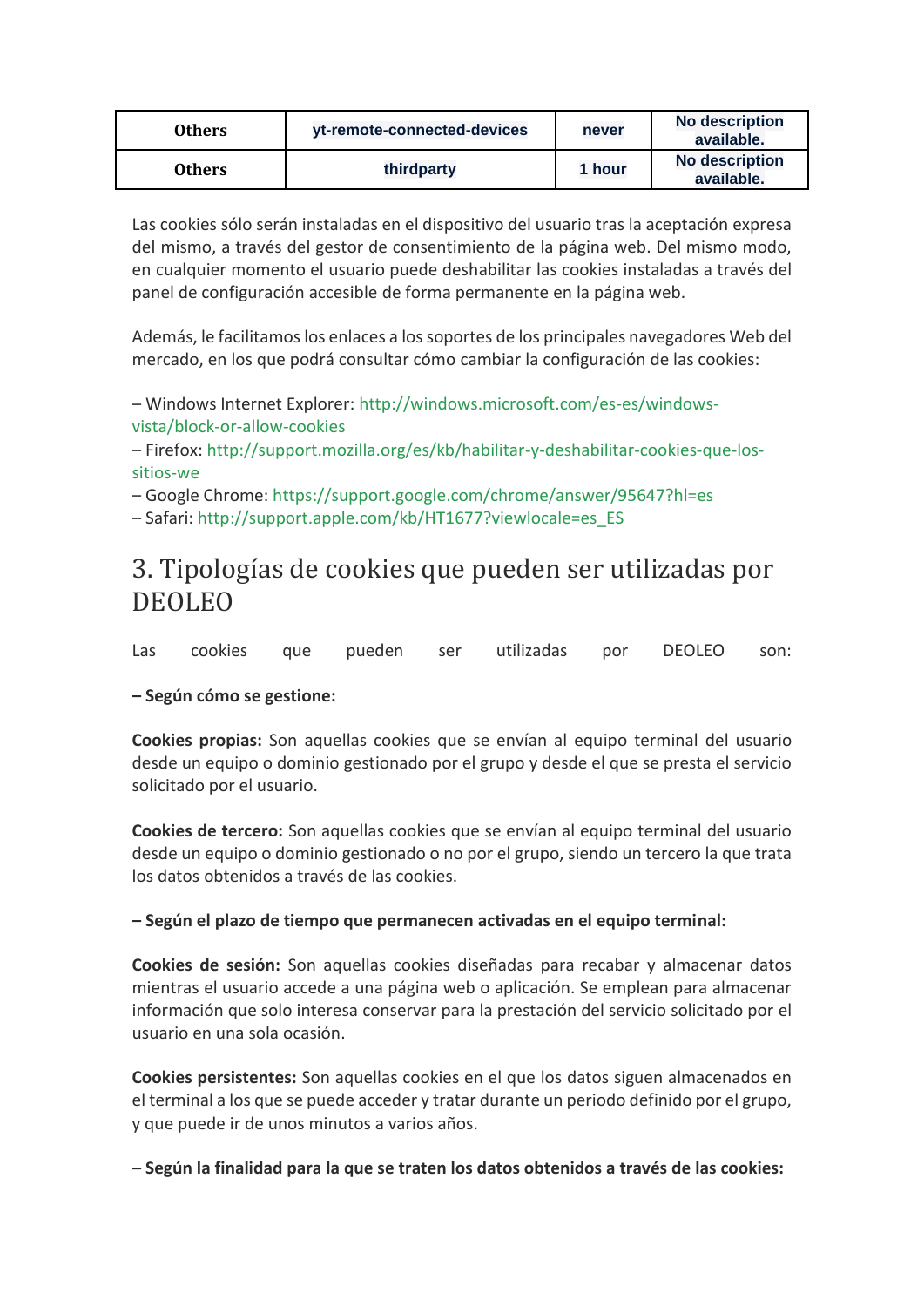**Cookies técnicas:** Son aquellas que permiten al usuario la navegación a través de una página web, plataforma o aplicación y la utilización de las diferentes opciones o servicios que en ella existan.

**Cookies de personalización:** Son aquéllas que permiten al usuario acceder al servicio con algunas características de carácter general predefinidas, en función de una serie de criterios en el terminal del usuario (por ejemplo, el idioma, el tipo de navegador a través del cual accede al servicio, la configuración regional desde donde accede al servicio, etc.).

**Cookies de análisis:** Son aquellas que permiten el seguimiento y análisis del comportamiento de los usuarios de los sitios web a los que están vinculadas. La información recogida mediante este tipo de cookies se utiliza en la medición de la actividad de los sitios web, aplicación o plataforma y para la elaboración de perfiles de navegación de los usuarios de dichos sitios, con el fin de introducir mejoras en función del análisis de los datos de uso que hacen los usuarios del servicio.

**Cookies publicitarias:** Son aquéllas que permiten la gestión, de la forma más eficaz posible, de los espacios publicitarios que, en su caso, se hayan incluido en una página web, aplicación o plataforma desde la que se presta el servicio solicitado, en base a criterios como el contenido editado o la frecuencia en la que se muestran los anuncios. DEOLEO no integra cookies de este tipo dentro de los servicios web prestados al usuario.

**Cookies de publicidad comportamental:** Son aquéllas que permiten la gestión, de la forma más eficaz posible, de los espacios publicitarios que, en su caso, se haya incluido en una página web, aplicación o plataforma desde la que se presta el servicio solicitado. Estas cookies almacenan información del comportamiento de los usuarios obtenida a través de la observación continuada de sus hábitos de navegación, lo que permite desarrollar un perfil específico para mostrar publicidad en función del mismo. DEOLEO no integra cookies de este tipo dentro de los servicios web prestados al usuario.

Adicionalmente, DEOLEO, para sus aplicaciones y servicios, utiliza el servicio analítico de Google Analytics, con el único fin de proporcionarnos los informes de la actividad del mismo.

Para más información puede consultar el Centro de privacidad de cada una de las herramientas analíticas:

Google Analytics:<http://www.google.com/intl/es/analytics/learn/privacy.html>

La información que genera la cookie acerca de su uso del website será directamente transmitida y almacenada por Google. Si usted quiere denegar el permiso para el tratamiento estadístico de los datos o la información con Google Analytics, puede desactivar sin problemas este servicio. Para ello, siga este enlace: <https://support.google.com/analytics/answer/181881?hl=es>

Youtube: <https://www.youtube.com/t/terms>